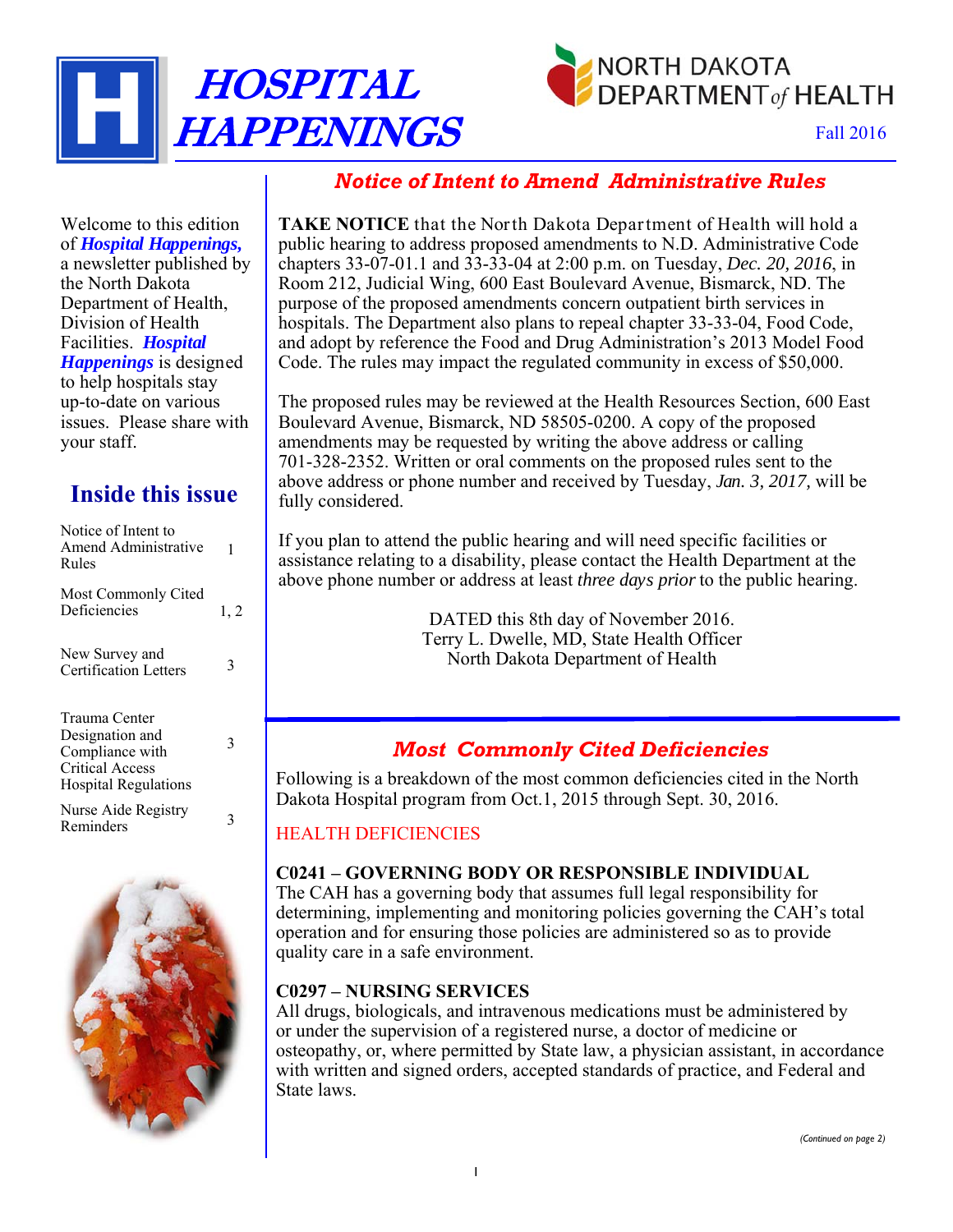

**C0276 – PATIENT CARE POLICIES – DRUGS AND BIOLOGICALS** 

The CAH must have rules for the storage, handling, dispensation, and administration of drugs and biologicals. These rules must provide that there is a drug storage area administered in accordance with accepted professional principles, current and accurate records are kept of the receipt and disposition of all scheduled drugs, and outdated, mislabeled, or otherwise unusable drugs are not available for patient use.

## **C0304 –RECORDS SYSTEMS**

The CAH must maintain a record that includes identification and social data, informed consent forms, pertinent medical history, assessment of health status and healthcare needs, and a brief summary of the episode, disposition, and instructions for each patient receiving healthcare services.

## **33-07-01.1-18. EDUCATION PROGRAMS**

Hospitals shall design, implement, and document educational programs to orient new employees and to keep all staff current on new and expanding programs, techniques, equipment, and concepts of quality care. The following topics must be covered annually:

- a. Infection control measures, including blood-borne pathogens.
- b. Safety and emergency procedures, including procedures for fire and other disasters.
- c. Procedures for life-threatening situations, including cardiopulmonary resuscitation and the lifesaving techniques for choking victims.
- d. Patient rights.



### FEDERAL LIFE SAFETY CODE DEFICIENCIES

#### **K0038 – MEANS OF EGRESS**

Door locking hardware must comply with delayedegress hardware requirements. Doors swinging into the corridor cannot project more than 7" from the wall when fully open.

#### **K0144 - ELECTRICAL WIRING AND ELECTRICAL EQUIPMENT**

A remote manual stop for the generator must be provided. The generator must be tested at established frequencies. Emergency lighting must be tested. Generator batteries must be checked weekly.

### **K0130 - MISCELLANEOUS**

Emergency lighting, transfer switches, and fire dampers must be tested and maintained. Alcoholbased hand-rub solutions must be properly located. Exit and directional signs must be visible from any direction of exit access and continuously illuminated. Portable fire extinguishers must be located within 75 feet of travel from any location in the building; they must be the appropriate type for the area; the fire extinguishers must be tested and maintained.

#### **K0029 - HAZARDOUS AREAS**

Hazardous areas must be protected. The areas must be enclosed with one hour fire-rated barriers and three -quarter hour fire-rated doors or protected with sprinklers. Doors to hazardous areas must be equipped with self-closing/automatic latching hardware.

### **K0011 - OCCUPANCY SEPARATION**

If the hospital has a common wall with a nonconforming building or other occupancy, the wall is a fire barrier having at least a 2-hour fire resistance rating.